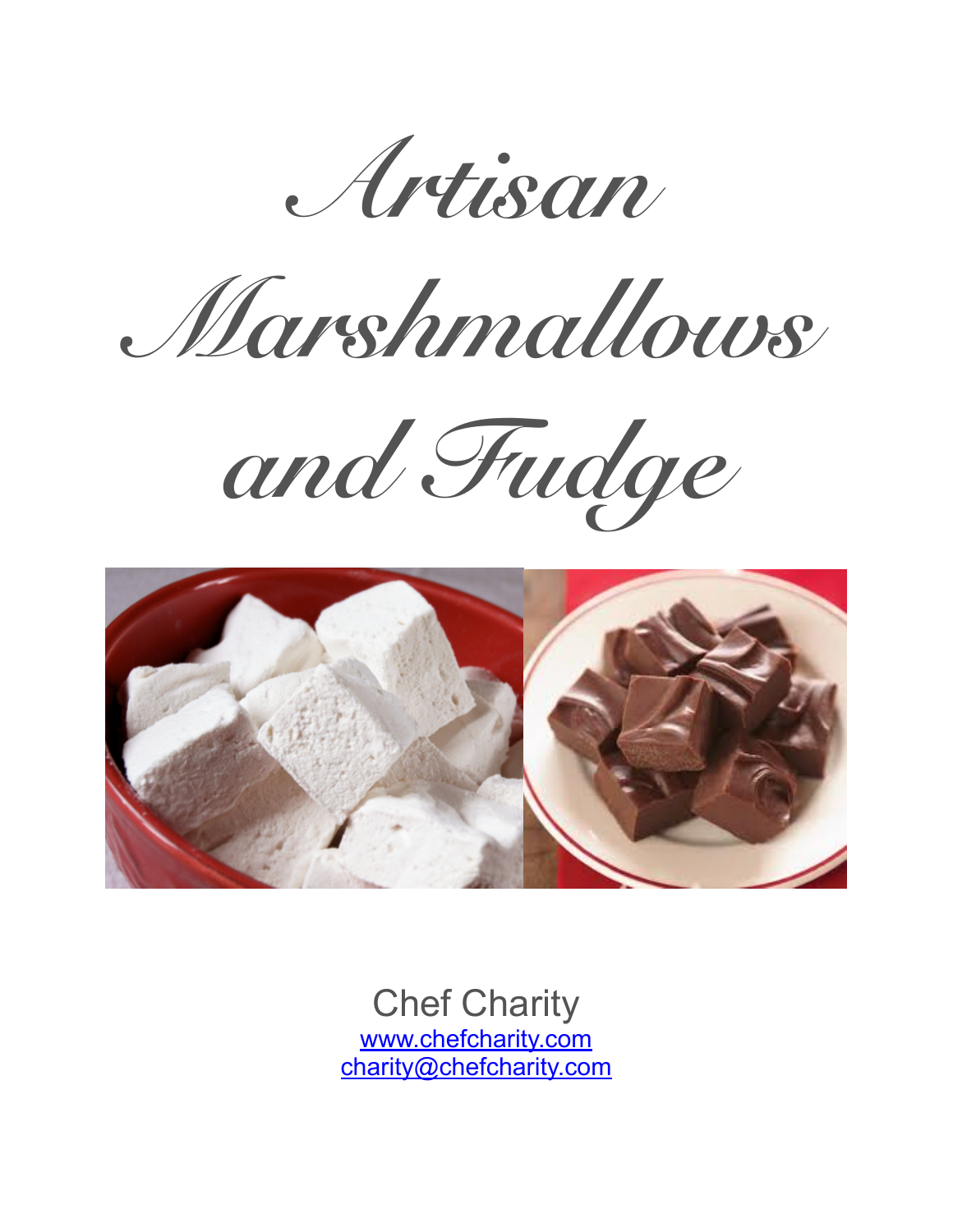# **Artisan Vanilla Marshmallows**

**Prep time** 10 mins **Cook time** 25 mins **Total time** 35 mins

Homemade marshmallows are easy, AND addictive! WARNING: You will never want to eat a store bought one again! Author: Chef Charity Recipe type: Candy Cuisine: American

Serves: 60

#### **Ingredients**

- ½ cup cold water
- 2 T. powdered gelatin
- 1<sup>1/2</sup> cups sugar
- ½ cup water
- 1 cup light corn syrup
- pinch of salt
- 2 T. vanilla, or other flavoring of your choice (or flavor combinations!)
- Mixture of 3 parts cornstarch and 1 part powdered sugar for dusting (keeps marshmallows from sticking to each other and the pan)

### **Instructions**

- 1. In the bowl of a stand mixer, put the  $\frac{1}{2}$  cup cold water, and sprinkle the powdered gelatin over it. Let this sit and "bloom" the gelatin for at least 5 min.
- 2.While the gelatin blooms, in a medium saucepan, place the sugar, corn syrup and other ½ cup of water, cooking this mixture over medium high heat to 240 degrees. Use a pastry brush and clean water to brush down any sugar crystals that are along the inside sides of the pan as it boils. Do NOT use any utensils to stir the sugar mixture. Let the boiling mixture "stir" itself. Prepare a 9×13 pan by spraying it with vegetable oil lightly, and dusting with the powdered sugar & cornstarch mixture.
- 3.Once the sugar mixture reaches 240 degrees, turn off the heat, turn the stand mixer with the bloomed gelatin to "stir" level or lowest power and pour the hot sugar mixer down the side of the mixer bowl, melting the gelatin. Gradually increase the speed of the mixer until it's on full power, NOT splashing hot sugar all over your kitchen, but whipping the sugar into white fluffy goodness!! Add your flavoring of choice once the marshmallow has increased to it's fullest size and won't increase any more. Pour the marshmallow out into the prepared pan, dampen your hands with water, shake off the excess, and pat the marshmallow down in the pan to smooth out the mixture so it's uniform. Dust the top with the powder mixture and let set up for 2-3 hours.

To cut the marshmallows, pull out the rectangle and place on a cutting board. Dip a sharp knife into warm water, let the excess water drain off, and then use the knife to cut into squares or other desired shapes. Toss cut marshmallows in the powder mixture so they don't stick to one another. Store in an airtight container up to 1 month.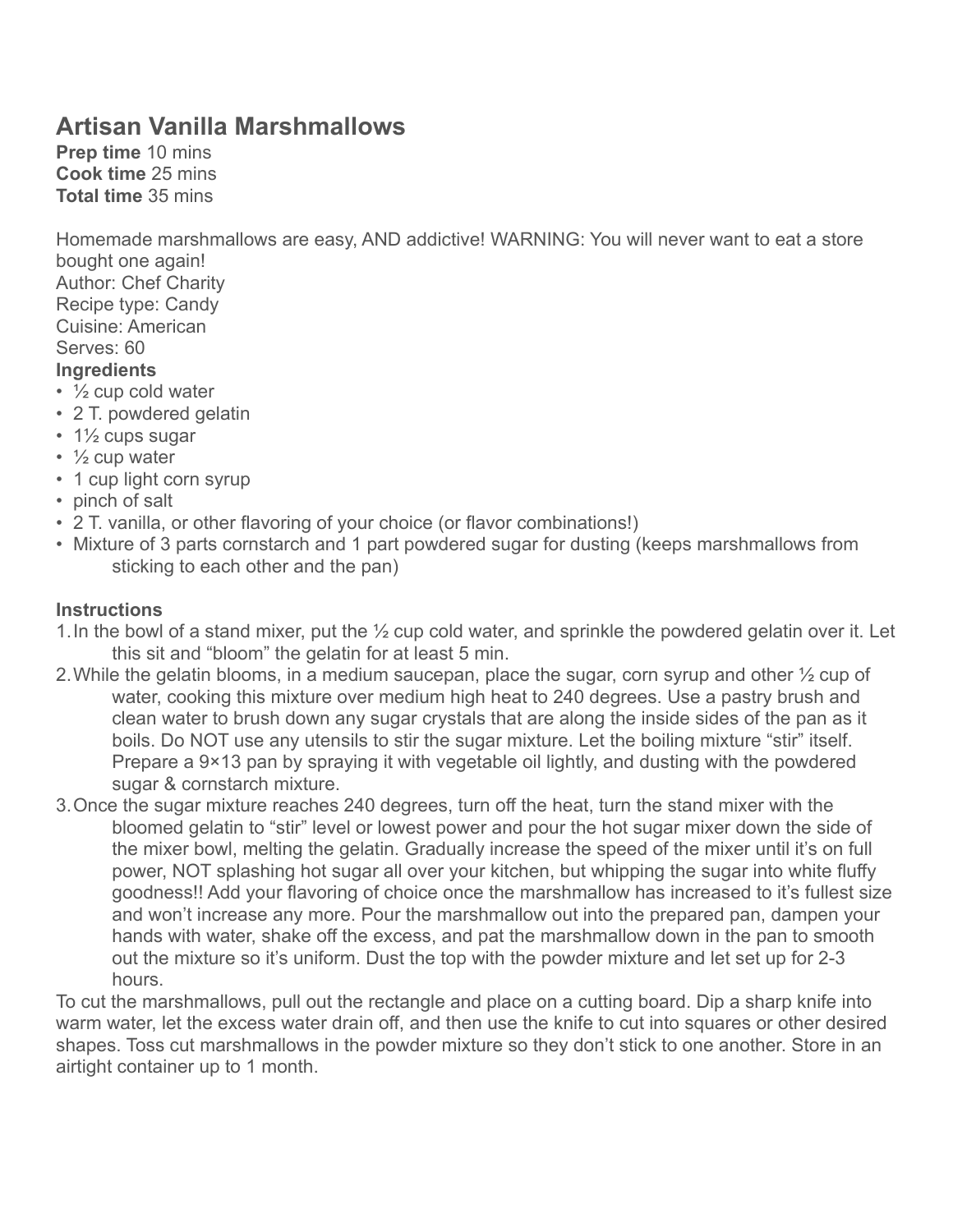# **Honey Vanilla Marshmallows**

**Prep time** 10 mins **Cook time** 25 mins **Total time** 35 mins

Author: Chicago Metallic Bakeware Co. Recipe type: Candy Cuisine: American Serves: 16 **Ingredients**

- 1/<sub>2</sub> cup cold water
- 2 T. powdered gelatin (or 3 envelopes)
- ½ cup sugar
- 1/3 cup honey
- ½ cup water
- 3/4 cup light corn syrup
- 2 tsp. vanilla, or other flavoring of your choice (or flavor combinations!)
- Mixture of 3 parts cornstarch and 1 part powdered sugar for dusting (keeps marshmallows from sticking to each other and the pan)

Follow instructions for Artisan Marshmallows, adding the honey with the corn syrup, sugar and water in the saucepan.

# **Egg White Marshmallows**

**Prep time** 10 mins **Cook time** 25 mins **Total time** 35 mins

Author: Chef Charity Recipe type: Candy Cuisine: American Serves: 16 **Ingredients**

### • 3 oz cold water

- 2 T.  $+$   $\frac{1}{4}$  tsp. powdered gelatin
- 3 oz sugar
- 3 oz water
- 1.5 oz light corn syrup
- 1 tsp. vanilla, or other flavoring of your choice
- pinch of salt
- 3 egg whites
- Mixture of 3 parts cornstarch and 1 part powdered sugar for dusting (keeps marshmallows from sticking to each other and the pan)

Instructions: Cook sugar, 3 oz. Water and corn syrup to 245 degrees. Bloom gelatin in 3 oz water and set aside. When sugar mixture gets to 230, whip egg whites to soft peak. Pour sugar down side of mixing bowl once it gets to 245, whip for 3 minutes; then warm bloomed gelatin in microwave at 10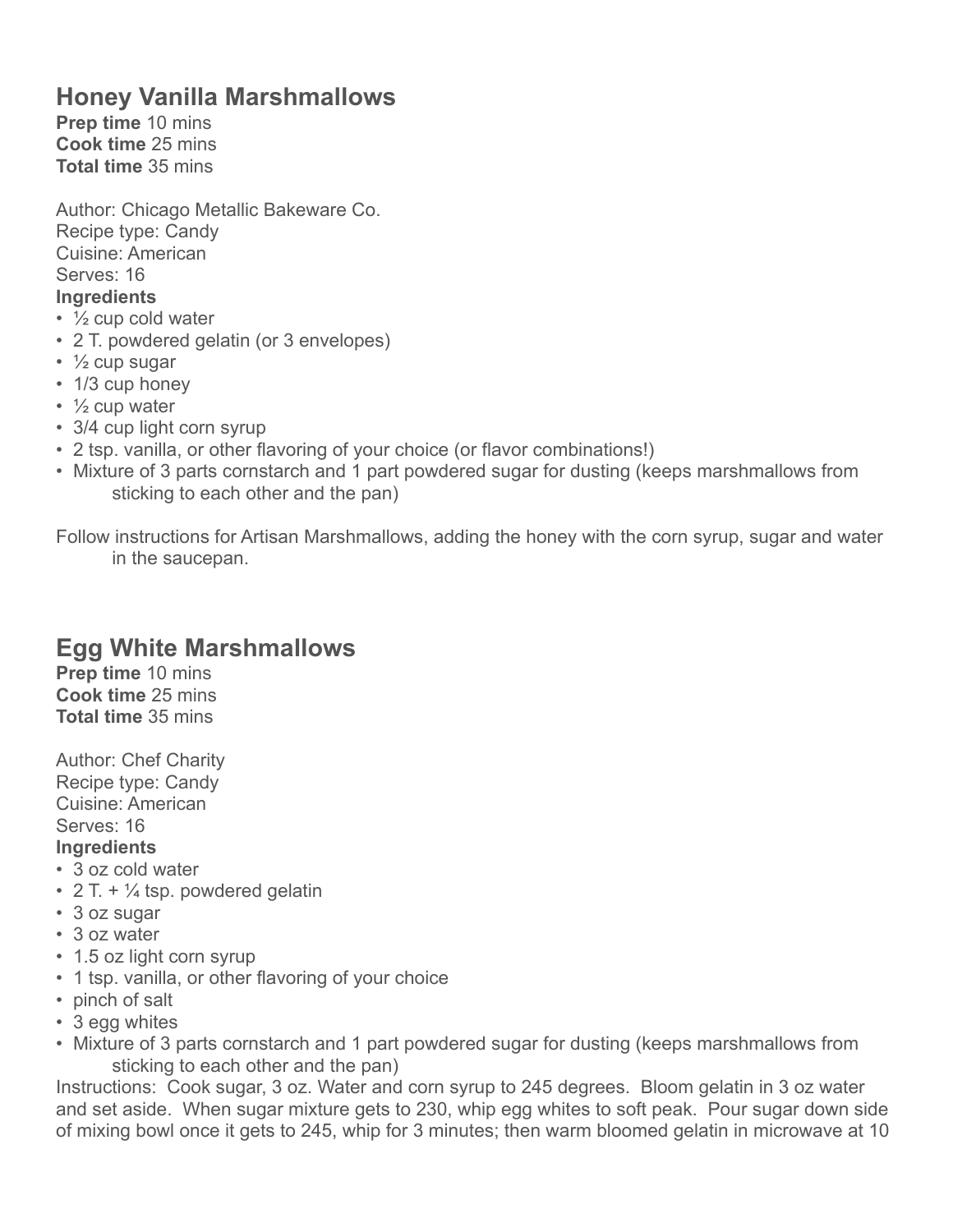second intervals until liquid, add to egg white/sugar mixture in mixing bowl. Whip for 5 minutes; add flavoring and pour into prepared pan.

Variations:

Chocolate marshmallows: add ½ cup of cocoa powder to whipped marshmallow mixture (mixing on low to avoid a cloud of cocoa powder) along with the vanilla and mix until completely incorporated. Dust pan with cocoa powder instead of cornstarch and powdered sugar.

Mix-ins of all types; nuts, dried fruits, citrus oils, sprinkles, mini chocolate chips; mix into the finished marshmallows once they are fully whipped.

Filled marshmallows; prepare a mini muffin tin as you would a regular pan with cornstarch and powdered sugar. Pipe marshmallow into bottom of pan, add ¼ tsp of filling (ganache, any jam or jelly, lemon curd, or other fun filling) pipe more marshmallow on top, and let set for at least 1 hour.

Concord Grape marshmallows: bloom gelatin with ½ c. unsweetened Grape juice concentrate, then prepare marshmallows as instructed above.

Strawberry marshmallows: bloom gelatin with  $\frac{1}{2}$  c. strained strawberry puree + 2 T cold water, then prepare marshmallows as instructed above. Can add dehydrated pieces of strawberry at the end as a mix in also.

Key Lime Marshmallows: bloom gelatin with  $\frac{1}{4}$  c. key lime juice +  $\frac{1}{4}$  c. cold water, then prepare marshmallows as instructed above. Dust sides of marshmallows with graham cracker crumbs

Roll marshmallows in any crushed up medium you desire! The sides are sticky once cut, so stick away!

### **Ridiculous Fudge**

**Prep time** 5 mins **Cook time** 10 mins **Total time** 15 mins

Super easy fudge recipe....That's a no fail!! Author: Chef Charity Recipe type: Candy Cuisine: American – Dessert Serves: 60 **Ingredients**

- 4½ cups sugar
- 1 12 oz. can of Evaporate Milk
- 10 oz. Milk chocolate chips
- 18 oz. Dark chocolate chips
- 1 jar of Marshmallow Creme